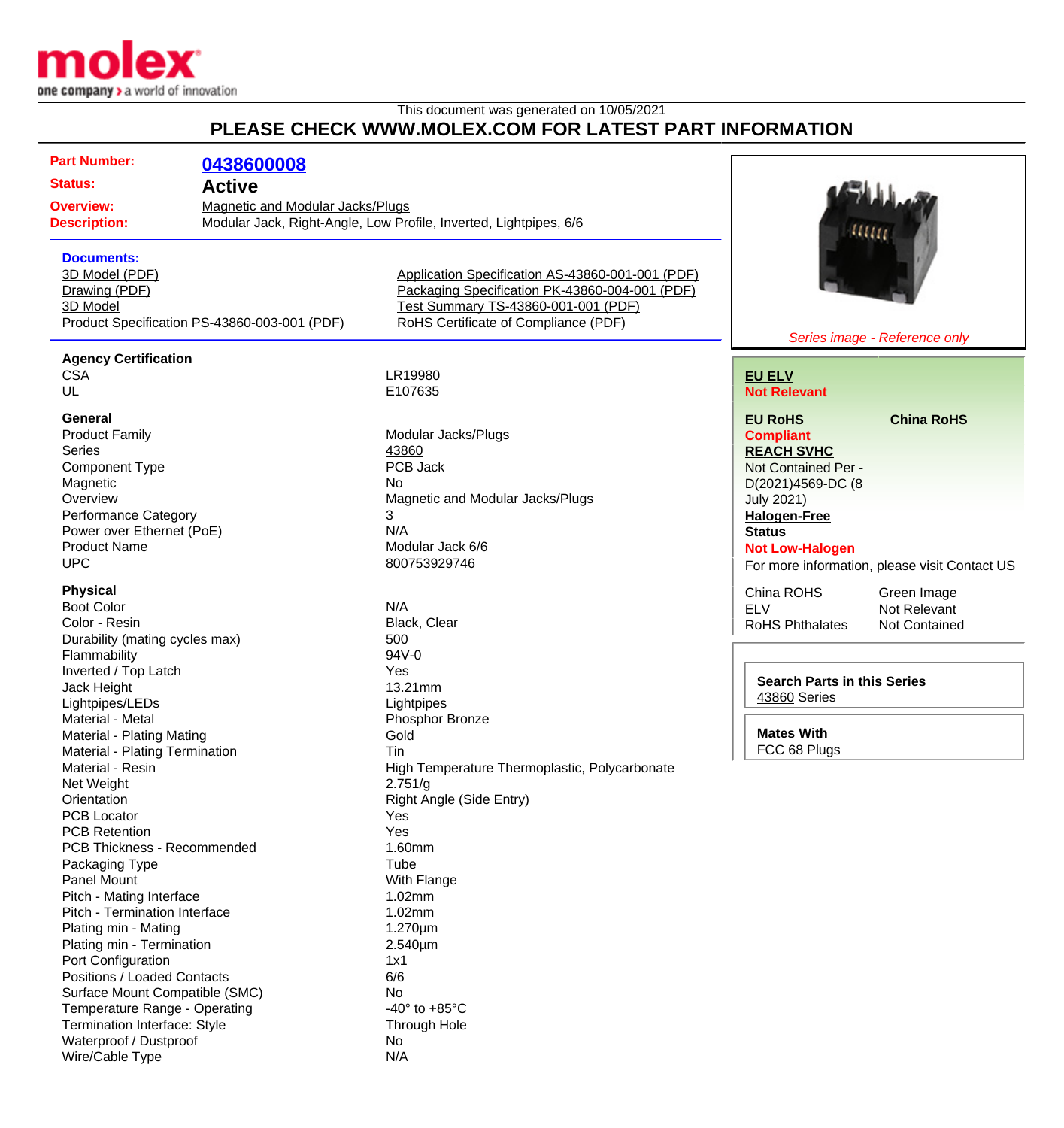| <b>Electrical</b><br>Current - Maximum per Contact<br>Grounding to PCB<br>Shielded<br>Voltage - Maximum | 1.5A<br>No<br>No<br>150V AC (RMS) |  |  |  |  |
|---------------------------------------------------------------------------------------------------------|-----------------------------------|--|--|--|--|
| <b>Solder Process Data</b><br>Lead-freeProcess Capability                                               | WAVE                              |  |  |  |  |
| <b>Material Info</b>                                                                                    |                                   |  |  |  |  |
| <b>Reference - Drawing Numbers</b>                                                                      |                                   |  |  |  |  |
| <b>Application Specification</b>                                                                        | AS-43860-001-001                  |  |  |  |  |
| Packaging Specification                                                                                 | PK-43860-004-001                  |  |  |  |  |
| <b>Product Specification</b>                                                                            | PS-43860-003-001                  |  |  |  |  |
| Sales Drawing                                                                                           | SD-43860-001-001                  |  |  |  |  |
| <b>Test Summary</b>                                                                                     | TS-43860-001-001                  |  |  |  |  |
|                                                                                                         |                                   |  |  |  |  |

## This document was generated on 10/05/2021 **PLEASE CHECK WWW.MOLEX.COM FOR LATEST PART INFORMATION**